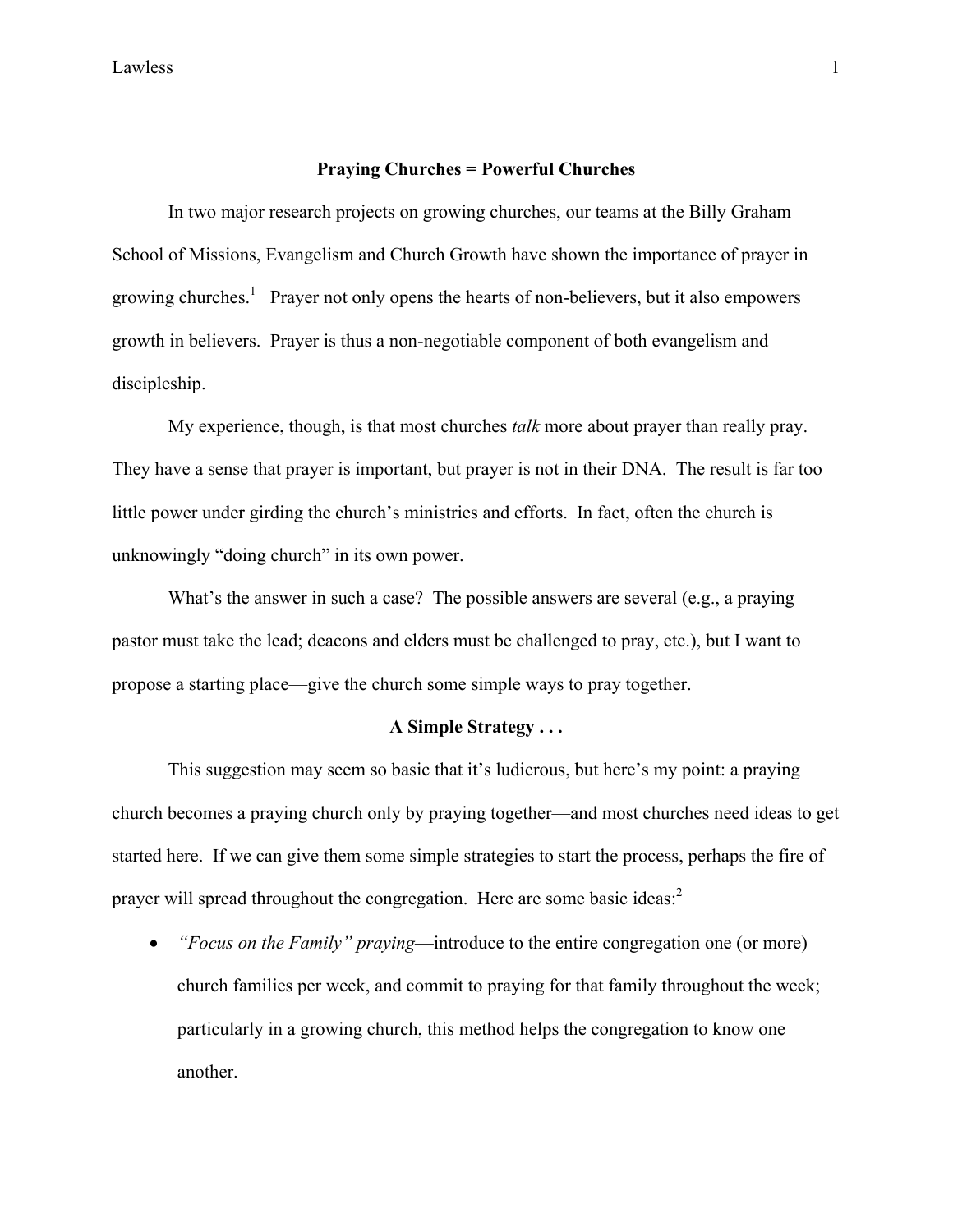- *"Church Calendar" praying*—rather than using the church calendar only for scheduling and announcements, encourage the church to pray daily about each church event planned for that day.
- *"Targeted" praying*—as an outreach to the community, "target" community groups like teachers, police officers, and government officials for prayer; be sure to inform the groups that you are praying for them, and invite them to submit prayer concerns via the church website.
- *"Drive-by" praying*—encourages the church to pray for church members and other churches each time they drive by a member's home or by another church.
- *"Progressive Dinner" praying*—utilizing a "progressive dinner" format that allows members to share a meal in multiple homes, focus on praying for each of those homes and for the neighbors that those families are trying to reach.
- *"Birthday Celebration" praying*—publish a list of church members' birthdays, and challenge the church to pray for others on their special day.
- *"Prayer Survey" praying*—encourage members to survey their neighbors and coworkers by simply asking, "Our church is making a special effort to pray for our community. How can we pray for you?"—and then be sure to lead the church to pray for these needs.
- *"Prayer Points" praying*—at a pre-assigned time each week (e.g., Wednesday at noon), church members will stop whatever they are doing throughout your city and pray for the church and community.
- *"Spotlight the Children" praying*—if your church has children's Sunday school, enlist a different group of adults each week to walk past those classrooms and pray for the